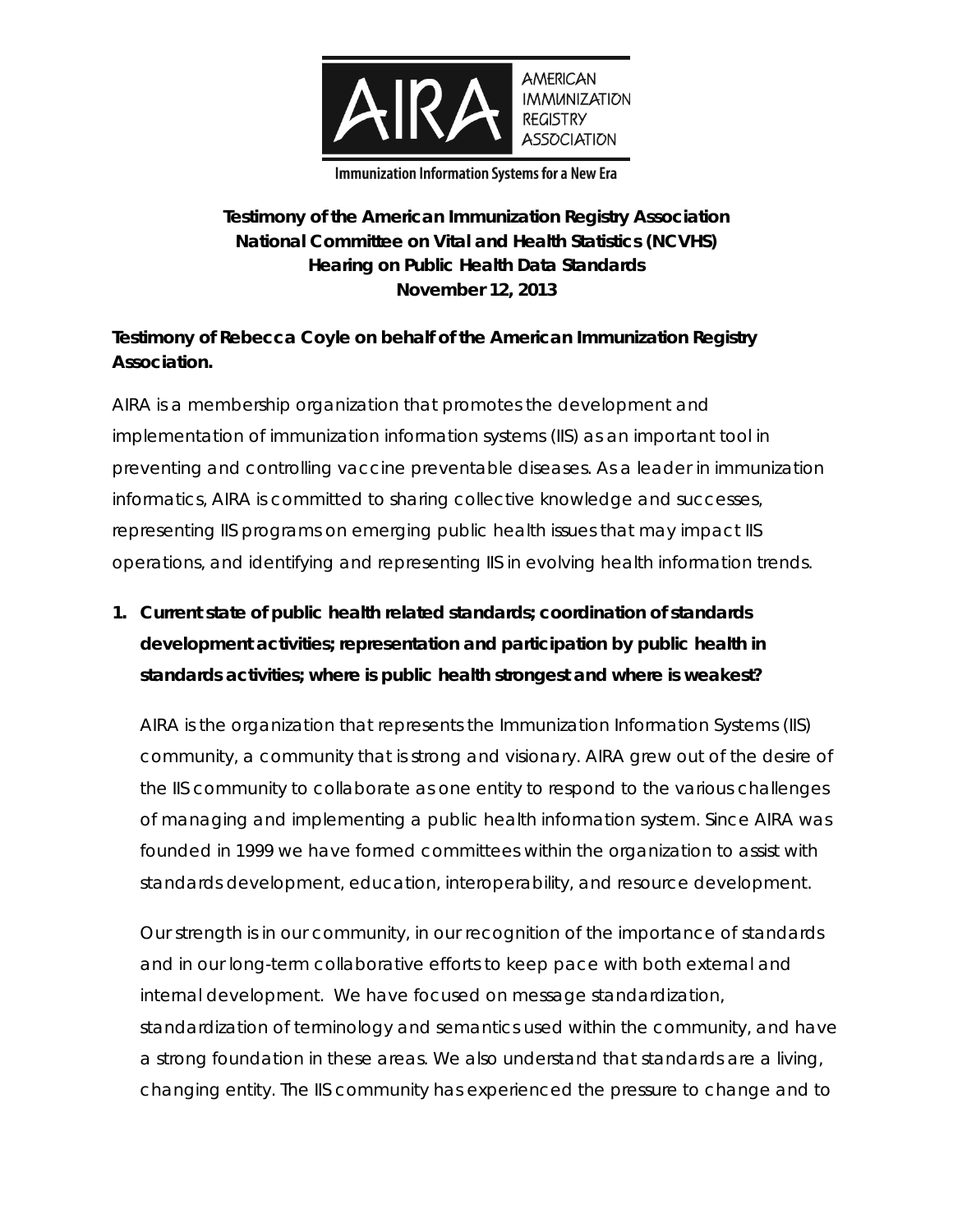develop new requirements necessitated by new use cases, such as Vaccines For Children (VFC) eligibility at visit and the move towards bidirectional (query/response) interoperability between IIS and Electronic Health Record Systems (EHRs).

As an organization we are actively involved with other organizations that participate in standards development activities. These organizations include the Health Level 7, IHE, S & I Framework, Public Health Data Standards Consortium, and the Joint Public Health Informatics Taskforce

AIRA in coordination with CDC created the HL7 implementation guide for IIS and continues to jointly maintain this guide. Code sets embedded in the HL7 implementation guide have strong acceptance and use, as well as inclusion in the ONC Meaningful Use Final Rule(s) which institutionalize certain code sets for IIS data submission. Functional standards were developed by the Immunization Information Systems Support Branch, CDC/NCIRD, through a consensus process involving input from a variety of IIS managers and technical experts from across the U.S. During the process of updating the standards, it was recognized that there is a growing importance of IIS to the broader Health Information Technology landscape, and the revised standards are intended to lay a framework for the development of IIS through 2017. These standards supersede the "Minimum Functional Standards for Registries" which were adopted by the National Vaccine Advisory Committee (NVAC) in 2001. Bi-directional data exchange standards have been developed in response to an increasing movement towards exchanging data between an EHR and IIS.

AIRA has committees comprised of community members that are devoted to developing and maintaining standards. AIRA also has a modeling of immunization registry operations workgroup that reviews current trends and hot topics and then develops best practices for these issues. These best practices have become the standard for IIS. Seven best practice guides for functional and technical IIS related topics have been developed. Each best practice guide includes: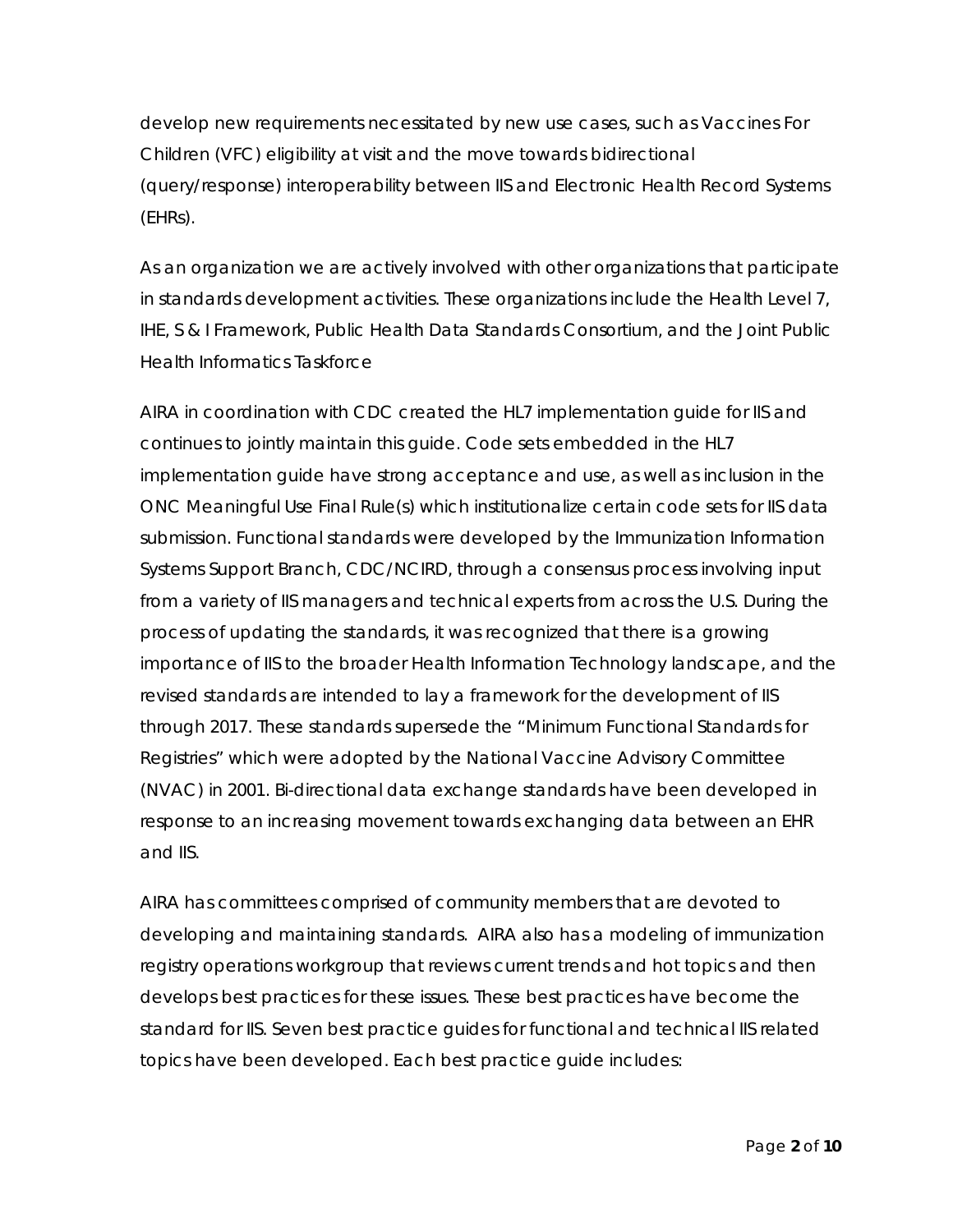- An overview of the topic being reviewed
- Principles, business rules, and general recommendations associated with the topic
- Various models, such as business process models, state transition models, and others
- Agreed upon terms and definitions
- Challenges to and solutions for implementing the best practice recommendations
- Select references for peer-reviewed literature
- Examples of implementation

Each guide may be downloaded in complete, or in summarized "mini guide" form from our website free of charge.

These best practice guides are developed by selecting a panel of subject matter experts from the community, dissecting each topic, creating consensus-based recommendations by the subject matter experts, and finally the guides are sent for broad community review prior to being finalized. CDC has cited these best practices as standards Immunization Programs should achieve during the current Cooperative Agreement cycle. There are many topics that need and are in queue for additional review and best practices development. The process is resource intensive, but AIRA is dedicated to its continuation.

In 2011 CDC began the task of developing the clinical decision support and logic specification for the immunization schedule. This was finalized in 2012. This is a huge effort towards standardizing the forecast that providers use to evaluate the needs of their patients. However, we still have work to do related to implementation, but the foundation now exists.

While there are many standards that have been developed within the IIS community, we have been much slower at developing or even agreeing on the need to create a certification system for IIS. AIRA is in the process of reviewing what certifications would mean to our community.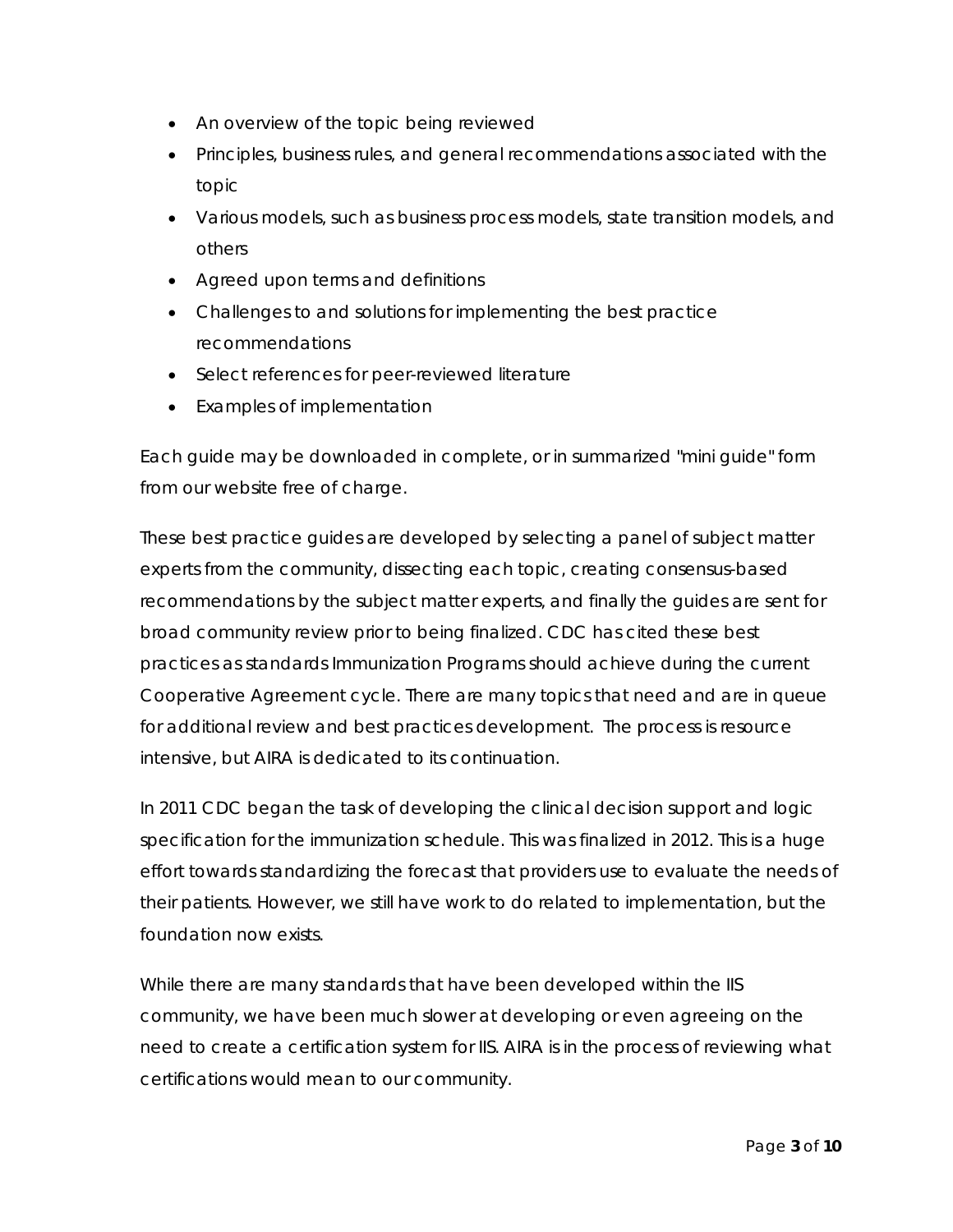One of the needs that have been identified is the need for increased communication with the EHR vendor contacts that work on IIS interfaces. Often these EHR vendor contacts are not necessarily in prominent positions with in the EHR vendor organization and thus are not connected to any other national efforts.

### **2. What are the incentives and drivers for adopting and using public health data standards; what are the barriers and challenges?**

Ten years ago a few IIS were exchanging data with EHRs because it made sense. Data exchange can reduce errors, increase productivity, and create a consolidated immunization record to prevent both missed opportunities and over immunization. Meaningful Use has driven many providers to seek data exchanges with IIS; however Meaningful Use has also created some pain points for IIS as I will discuss later in my testimony.

Incentives for adopting and using public health data standards include establishing more accurate and complete immunization records for individuals and populations, which are then used to support interventions to improve immunization coverage. Incentives for adopting Public Health data standards as drivers for interoperability between EHRs and IIS also include improved workflow for clinical staff, making it easier for medical providers to assist Public in in creating more complete data sets and improving public health. The drivers for adopting and using public health data standards include community developed standards, desire to be transparent in our work and create comparability across jurisdictions.

Barriers and challenges to adopting data standards include legislative or policy restrictions, funding, staffing, and the related impact on IIS ability to react or develop standards in a timely manner.

 Legislative or policy restrictions might deter the adoption of national guidance and create local variation. The IIS community is sensitive to this issue and recognizes that there are local guidance variations that the EHR community would like to see eliminated. Much of this is due to local legislative restrictions. For example, a social security number or a part of a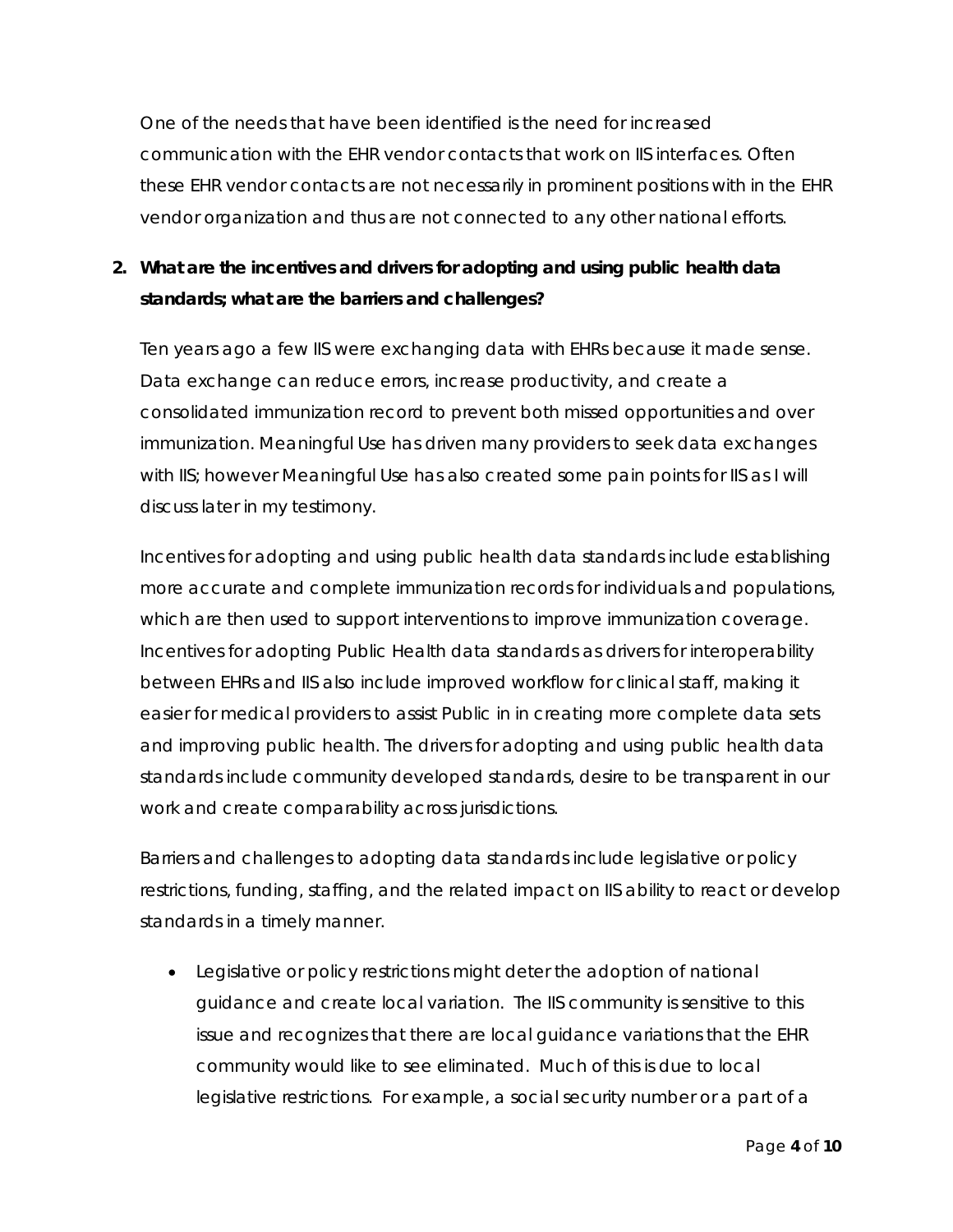SSN is commonly used as a unique identifier. However in some states, the IIS is prohibited by law from collecting such information.

- Funding is disproportionate across the states and is based upon the priorities of the state. There currently is no line item for funding an IIS. Short term funding for specific projects has surfaced in recent years, but IIS are unable to channel such funds to maintenance or long-term stabilization efforts.
- Public health often cannot compete with the private workforce salaries creating high staff turnover and a less experienced workforce. There is a lack of informatics-trained (or even informatics-aware) workforce. Many states have experienced hiring freezes or the inability to hire new staff with necessary skills.
- We have seen an increasing trend to centralize IT services which moves technical staff further from the program staff, or even out of the public health agency altogether creating a general lack of understanding of the public health needs.

# **3. What is the state of information exchanges of public health data from EHR systems; what are the standards being used; what are the drivers, and incentives; what are the challenges and issues?**

Information is currently being exchanged uni-directionally between EHR systems and IIS. Most IIS are capable of receiving patient demographic information, vaccinations administered, and vaccination histories through HL7 messaging. Many IIS are also exchanging data bi-directionally – that is EHR queries IIS, IIS returns immunization histories and the patient forecast to the EHR for display within the EHR. Additionally, one of the most significant exchanges that are now occurring in many jurisdictions is the exchange of ordering and inventory information, this includes vaccine lot numbers, quantity, expiration dates, etc.

The current standard for data exchange is the IIS HL7 implementation guide.

Challenges exist on both sides. On the IIS side, not all IIS are capable of exchanging data bi-directionally (query/response) with EHR systems for several reasons including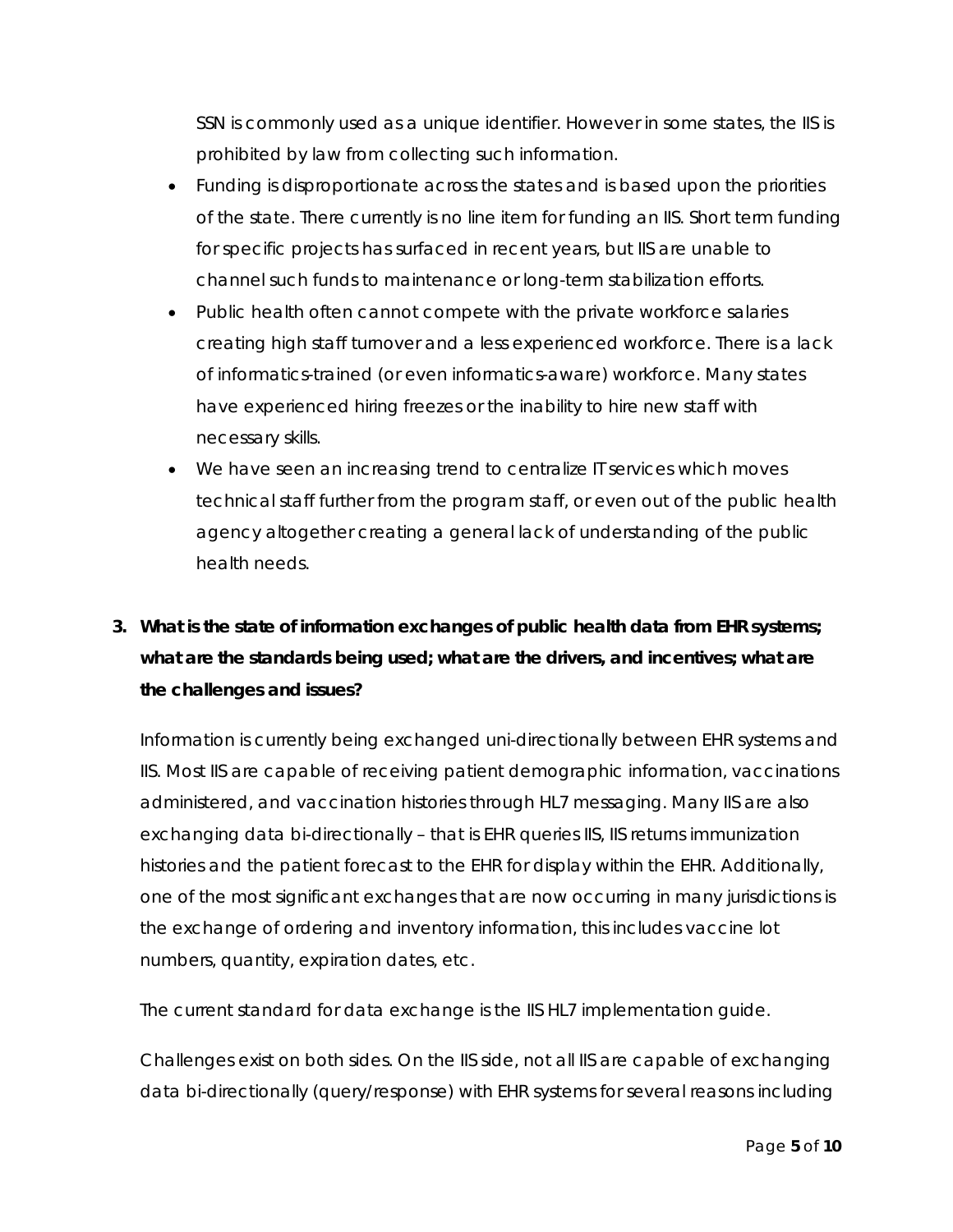local law or policy that prevents the exchange of data or the resources don't exist to upgrade current systems to allow this type of exchange.

On the EHR side EHR systems may not capture all of the information needed by the IIS, specifically the Vaccines for Children program requirements are often not captured. A timely example of this is that there is a new Vaccines For Children (VFC) directive to record the VFC eligibility at the patient shot level. However many EHR systems are simply populating a visit eligibility status across all shots administered.

There is a need for standardization of EHR functionality when connecting to IIS, which does not currently exist. IIS standards are established in the HL7 implementation guide for immunization, which drive what information is shared and how it is shared from IIS to EHR. However, there is currently no standard for what EHRs are expected to do with immunization histories and forecasts that are received from the IIS. In this vacuum, some EHR systems are creating functionality to allow medical providers to update the EHR with shots that were sent in a query response by the IIS and were not already in the EHR. Some EHR systems are also creating functionality that allows the medical provider to quickly see if the EHR has record of shots given that are not in the IIS and then report them to the IIS in seconds. Other EHR systems are simply displaying information received from IIS for the user to see, but not storing it. IIS can make suggestions for EHR implementation, but they cannot require or expect specific implementations due to the lack of standards or mandates in this area. It is crucial that standards and best practices be developed, as divergent approaches and logic intensive development needs mean that no two EHR systems are displaying immunization histories received from IIS in the same way, limiting the opportunity for providers to have access to a patient's complete history when needed and undermining the public health potential of EHR-IIS interoperability.

A meeting of EHR vendors, EHR users, IIS representatives and national policy makers is necessary in order to develop a common vision for how bi-directional interfaces should actually be used.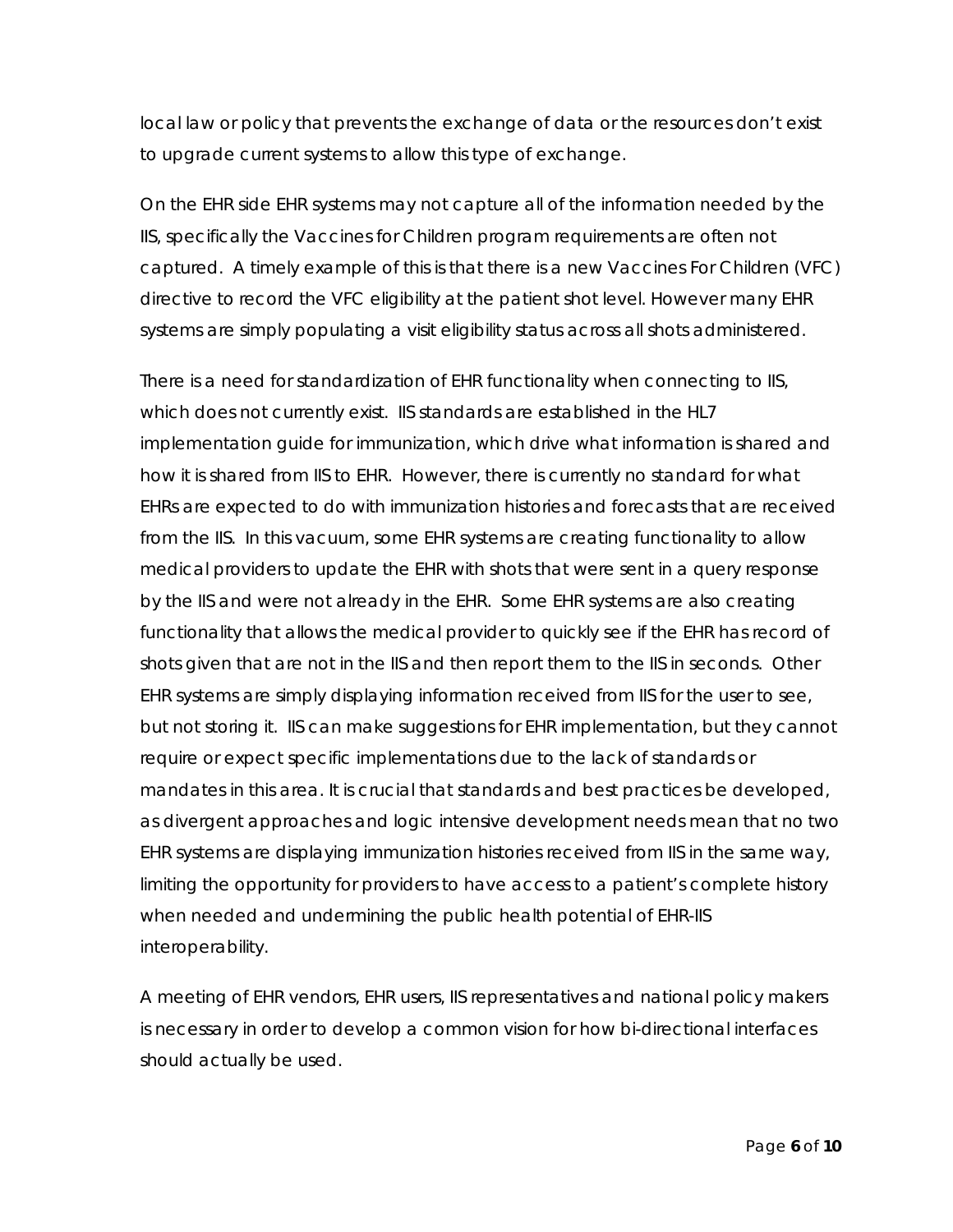The incentive for providers and public health include a lower burden on end users, and integration of Immunization program functions like vaccine ordering, inventory management, accountability, population analysis, consolidated record management and forecasting.

Meaningful Use has driven providers to want to exchange data with IIS. Unfortunately there has been NO funding carved out for public health to develop the additional interfaces. The unfortunate challenge that comes with the increased desire to exchange data is that public health must prioritize the development of interfaces in the midst competing priorities.

**4. What are implementation challenges from the public health agency perspective; what are the needs (technical, resources, education, etc.) to advance adoption and use of standards by public health agencies?** 

The implementation challenges from the public health agency perspective are varied depending upon the maturity of the IIS. Challenges include state laws or policies that prevent the exchange of IIS data across state lines or re-disclosure of data that prevent an EHR from storing immunization information obtained by an IIS. For jurisdictions that are supported by an in-house IT department, the ability to implement or enhance systems is dependent upon the priorities of the department, and the IIS often is prevented from responding as quickly as the changing environment calls for. Health Information Exchanges or HIEs have increased their presence in the public health world. In some states this has created additional hurdles for the IIS and re-directs the resources to create new, but often duplicate connections with an EHR and IIS. In some states there is a mandate that all IIS data must be exchanged via the HIE. This creates a vulnerability for the IIS should the HIE fail or if it doesn't support the technologies that are being utilized (SOAP, WSDL, etc.). Often decision makers are not familiar with the capabilities of the IIS and assume that an HIE can replicate an IIS. Vaccine ordering, accountability, and vaccine forecasting are specialized and intricate systems that HIE are often illprepared to replicate.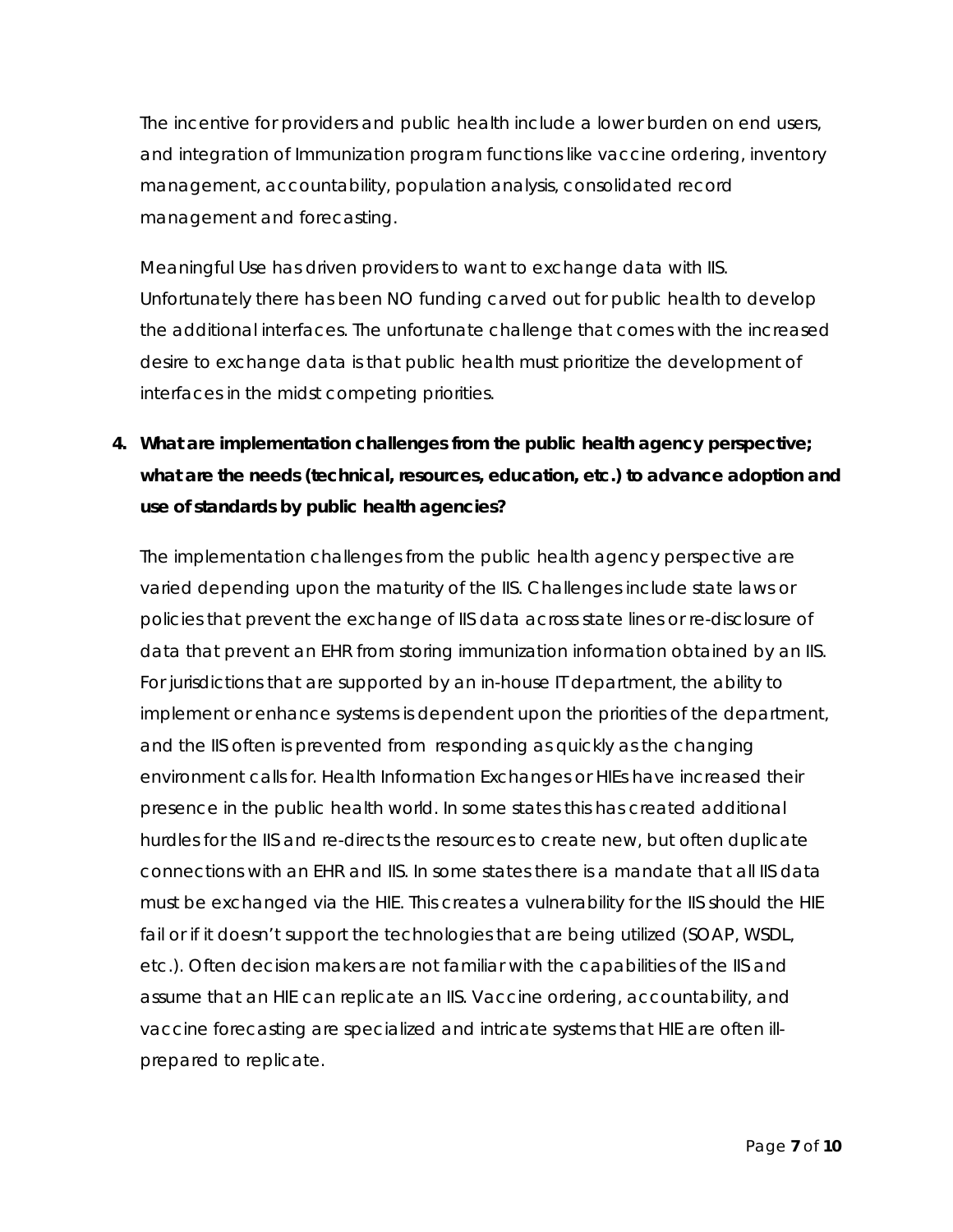Many IIS have been in existence for a number of years and the life cycle of the hardware or software need to be upgraded or replaced yet the funding resources are difficult to find.

Even when electronic health records can store and message appropriately all the data elements needed by the IIS, the end users (provider practices) often do not have adequate training or documentation on how to use the EHR. This is particularly true for the process of adding or updating coded fields like CVX, MX, etc.

# **5. How is privacy and security covered in public health data standards? Are there privacy and security elements embedded in the standards? Is privacy and security under a different workflow process?**

Public Health considers privacy and security needs along with all other requirements for an application or a process. Public Health is very attuned to privacy and security needs, and relies on general healthcare standards in many cases. In regard to confidentiality of data in particular, HIPAA sets the floor for disclosure for covered entities, and also has public health exceptions. Much of the confidentiality protections are established at the state level through laws and policies. Variations in those laws and policies may in some cases be barriers to interstate data exchange, especially of identified data that can be re-disclosed, i.e. by an IIS.

Security is addressed in sender authentication standards. Single-factor authentication is currently defined by the CDC-defined transport standard. However, not all states agree to use this standard as their security rules may be more restrictive. An IIS Bidirectional Exchange workgroup of 24 SMEs was convened by Public Health Informatics Institute (PHII) in February of 2013. The non-binding consensus of this group recommended that this standard remain in place for use by IIS, but that while further standardization of single-factor authentication may be needed this may be difficult given that security rules vary at the state level.

Closely related to authenticating is the issue of identifying the sender, either as a part of authentication, or immediately after it. Currently, there are several different methods of identifying the sender; some are directly connected to authentication,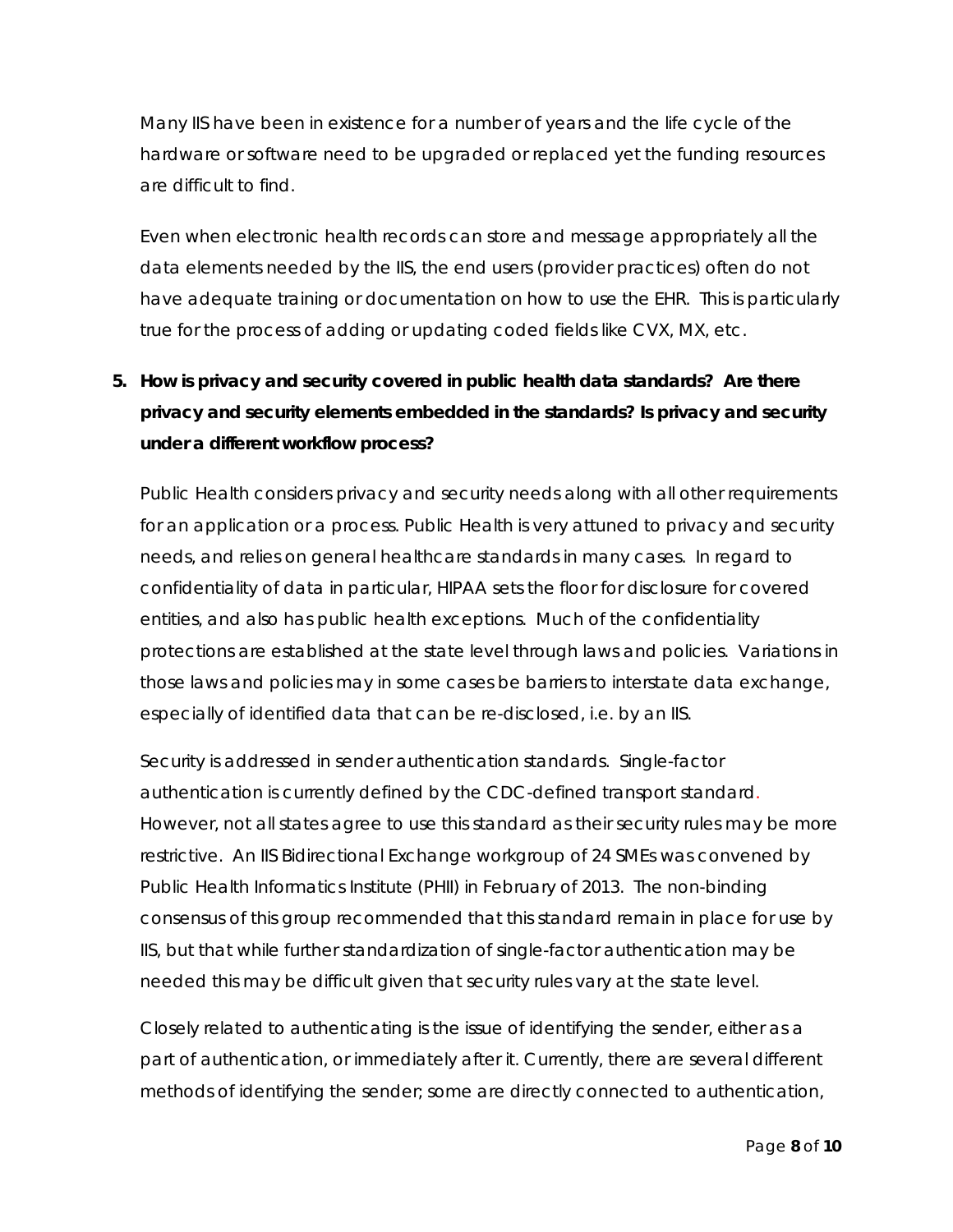while other IIS use various fields in the message itself. Efforts are currently underway in the IIS community to establish a standard for identifying the sending system, the provider organization, and possibly the EHR username, in the query message.

## 6. **What security standards should apply to what types of data possessed by public health?**

Security standards prevent data from inappropriate disclosure, alteration, or loss, so general healthcare best practice is usually appropriate for Public Health (e.g. encryption, backups, and physical security of computers).

For IIS, as we expand access to consumers we will need to review current security standards. This will vary from state to state, depending on the state's data practices laws and how their central IT enforces security. In particular, we need to make sure only authorized individuals gain access and that they cannot use IIS data for proscribed purposes (ex: a non-custodial parent trying to find a child). As IIS expand to lifetime registries, the community will also increasingly need to consider the ramifications of and possibly develop standards and solutions to state laws that provide added protection for adolescent health data and prevent sharing with a parent without consent.

### **7. What interoperability standards are needed for transfer of data from electronic health records to public health?**

The HL7 Version 2.5.1 Implementation Guide (IG) for Immunization Messaging, Release 1.4, establishes standards for transfer of immunization data from electronic health records to public health. While CDA is popular with EHR vendors and others, it is inadequate for IIS because it does not define all the data required for IIS data submission (even if the EHR systems had it stored). Much of the standardization work for IIS interoperability has been accomplished, and the benefit and feasibility of bidirectional query exchange is very well established. The IIS community has been active at the forefront of bidirectional exchange, and is well positioned to support the increased use of bidirectional query standards. CDC and AIRA continue to collaborate on updates to this IG, and work is currently underway to improve and standardize the work within query/response.